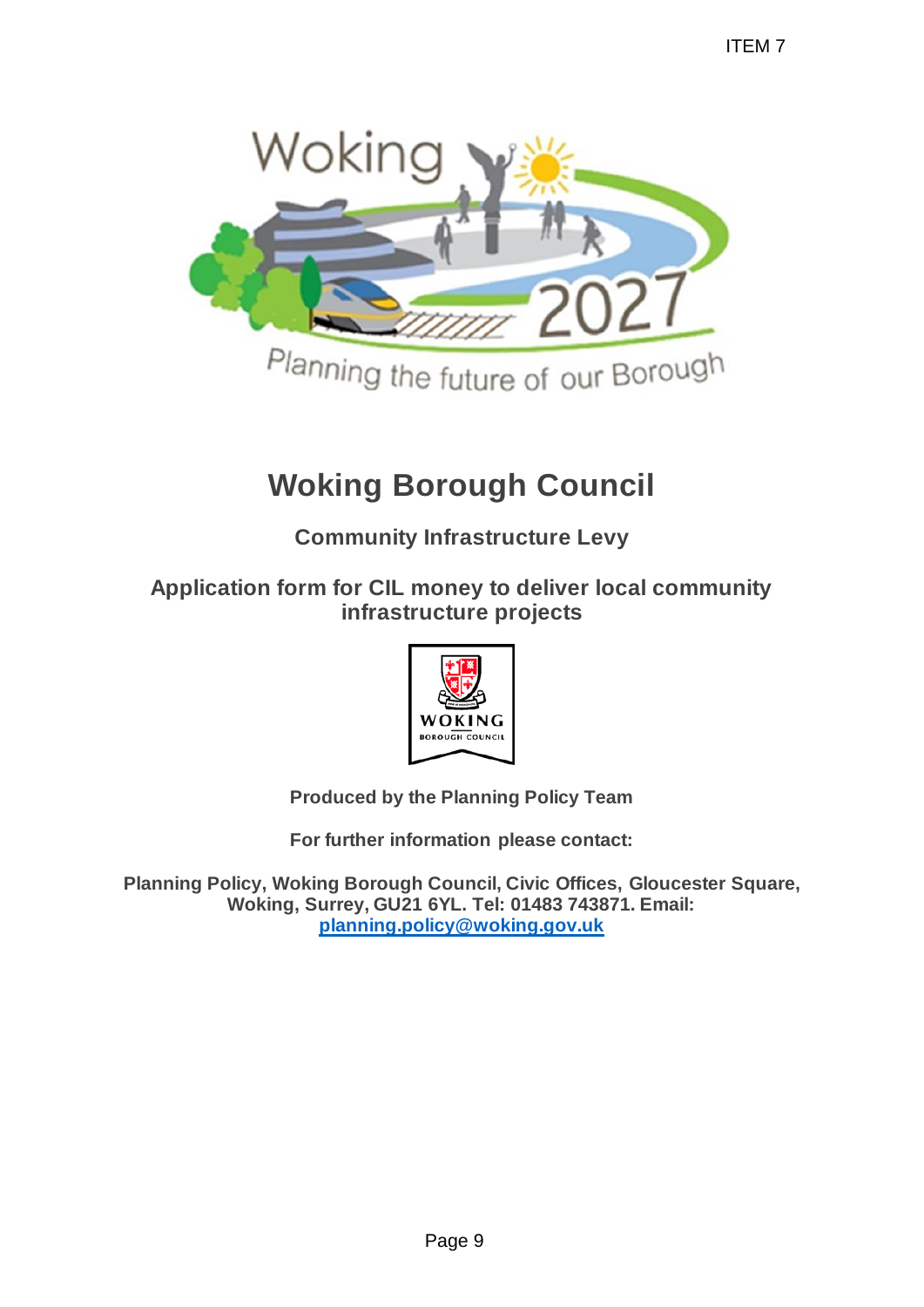## **Woking Borough Council**

### **Community Infrastructure Levy**

#### **Application form for CIL money to deliver local community infrastructure projects**

#### **Introduction**

Woking Borough Council adopted its Community Infrastructure Levy (CIL) Charging Schedule on 24 October 2014 to take effect from 1 April 2015. The Community Infrastructure Levy Regulations 2010 (as amended) imposes a duty on Woking Borough Council as a CIL Charging Authority to pass on a proportion of its CIL income to local communities where the chargeable development takes place. Where there is an adopted Neighbourhood Development Plan in place for the area, the Neighbourhood Area gets 25% of the CIL income. Where there is no Neighbourhood Development Plan in place, the local community gets 15%. Where there is no designated Neighbourhood Area, it is proposed that the Ward boundary will be the basis for earmarking the CIL income for the local community. Woking Borough<br>
Woking Borough<br>
Community Infrastru<br>
pplication form for CIL money to deliver loc<br>
oduction<br>
king Borough Council adopted its Community In<br>
leadule on 24 October 2014 to take effect from 1<br>
9. Regulations 2

The CIL Regulations prescribe what CIL income earmarked for local community projects should broadly be used on. The money must be used to support the provision, improvement, replacement, operation or maintenance of infrastructure or anything else that is concerned with addressing the demands that development places on the area.

The Joint Committee at its meeting on 13 March 2019 agreed the arrangement for local communities to identify local community infrastructure projects that CIL money could be used and how Ward Councillors could make a request to the Council to secure CIL money to enable the delivery of the projects. This arrangement was reviewed by the Joint Committee at its meeting on 11 November 2020. The arrangement sets out key requirements that have to be met for an application to the Joint Committee to secure CIL money to be successful.

This application form is intended to guide councillors to provide the necessary information that will enable the Joint Committee to determine their applications. .

For further information, clarification or guidance please contact the Planning Policy Team on 01483 743871 or email: planning.policy@woking.gov.uk.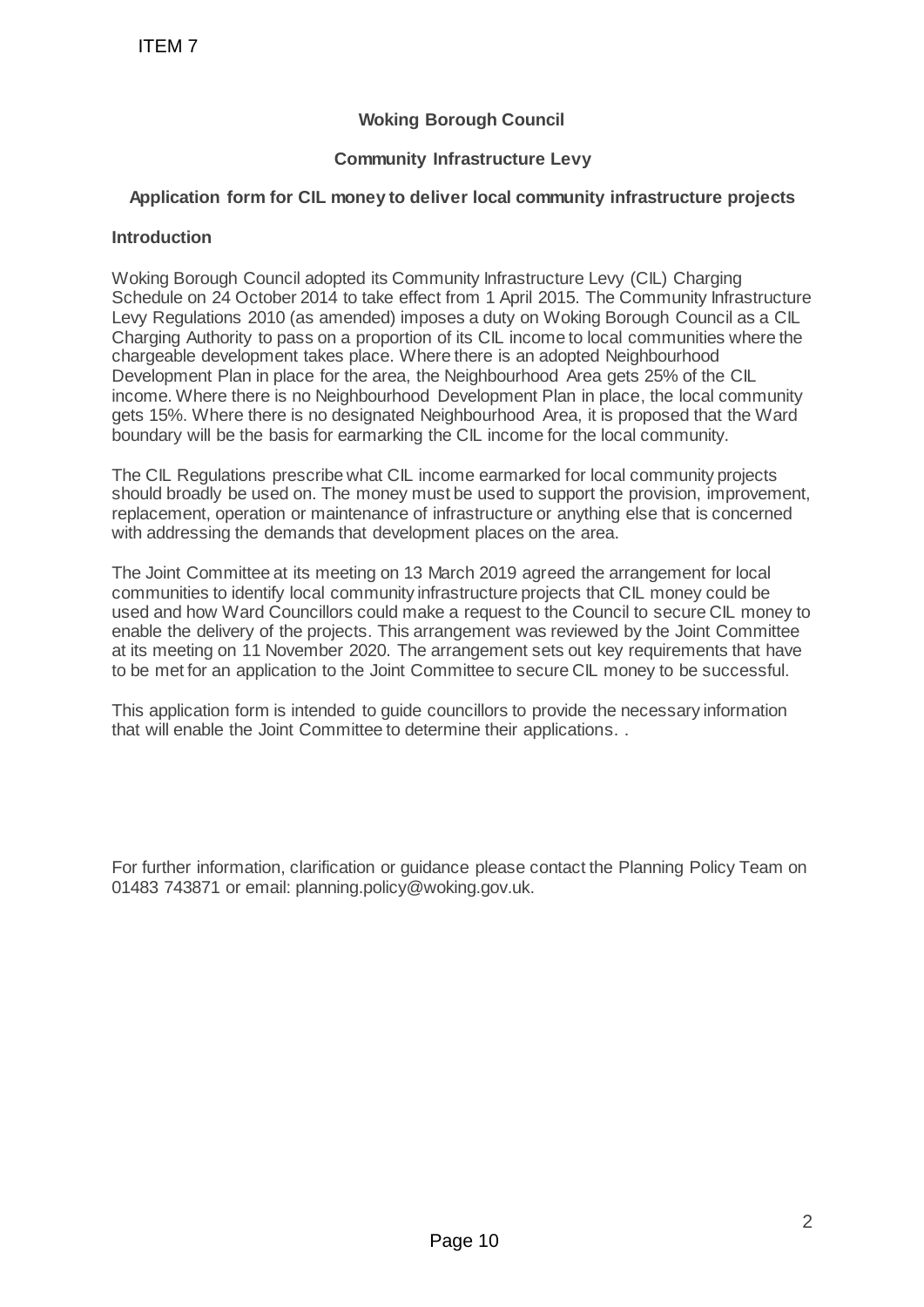## **APPLICATION FORM**

|                                                                                                                                                                                                                                                                                                                                 | ITEM 7                                                                                                                                                                                                                                             |
|---------------------------------------------------------------------------------------------------------------------------------------------------------------------------------------------------------------------------------------------------------------------------------------------------------------------------------|----------------------------------------------------------------------------------------------------------------------------------------------------------------------------------------------------------------------------------------------------|
|                                                                                                                                                                                                                                                                                                                                 |                                                                                                                                                                                                                                                    |
| <b>APPLICATION FORM</b>                                                                                                                                                                                                                                                                                                         |                                                                                                                                                                                                                                                    |
| <b>Question</b><br>1. Name of Ward or<br>Neighbourhood Area                                                                                                                                                                                                                                                                     | <b>Response</b><br>Mount Hermon                                                                                                                                                                                                                    |
| 2. Name of councillor<br>submitting the<br>application (or anyone<br>with delegated<br>authority to submit the<br>application on behalf<br>of councillors). Please<br>list all Borough Ward<br>Councillors and<br><b>County Divisional</b><br>Councillors who have<br>been consulted prior<br>to submitting the<br>application. | <b>Cllr Ellen Nicholson</b><br>Cllr lan Johnson<br>Cllr Liam Lyons<br><b>Cllr Will Forster</b>                                                                                                                                                     |
| 3. Preferred contact<br>details of councillor<br>submitting the<br>application (phone<br>number or email or<br>address)                                                                                                                                                                                                         | Cllrellen.nicholson@woking.gov.uk                                                                                                                                                                                                                  |
| Name of Project<br>Manager who will be<br>responsible for the<br>proper<br>implementation of the<br>project and for all<br>associated<br>cost/financial<br>processes.                                                                                                                                                           | Keith Bradley (Secretary)<br>krbhorsell@hotmail.co.uk<br>Chris Temple (Treasurer)<br>Chris.temple64@gmail.com                                                                                                                                      |
| 4. Name of<br>project/infrastructure<br>that CIL money will<br>deliver                                                                                                                                                                                                                                                          | warm-welcome-doors<br>Two sets of internal automated doors inside the United Reform<br>Church building (external doors already automated) and the<br>internal doors are manually operated and quite heavy, creating<br>mobility and access issues. |
| 5. Location of the<br>project such as<br>address, Location<br>Plan.                                                                                                                                                                                                                                                             | United Reform Church<br>White Rose Lane<br>Woking, GU22 7HA                                                                                                                                                                                        |
| 6. A brief description<br>of the project and<br>what it seeks to                                                                                                                                                                                                                                                                | To provide automation equipment for two sets of internal doors,<br>thereby improving access for anyone with mobility challenges and<br>people with buggies or pushchairs. During my visit to the site, I                                           |
|                                                                                                                                                                                                                                                                                                                                 | 3<br>Page 11                                                                                                                                                                                                                                       |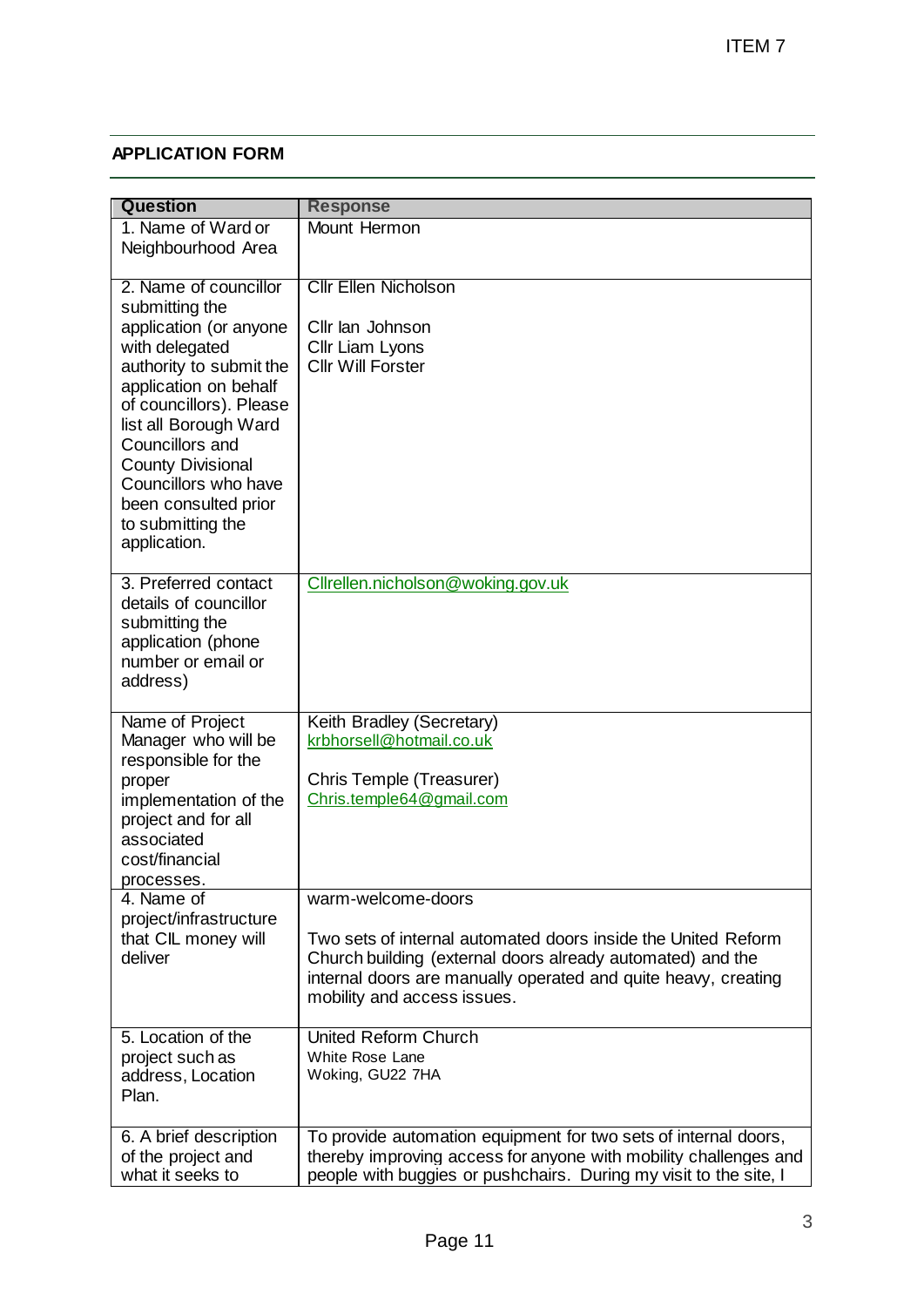| ITEM 7                                                                                                                                                                                                                      |                                                                                                                                                                                                                                                                                                                                                                                  |  |
|-----------------------------------------------------------------------------------------------------------------------------------------------------------------------------------------------------------------------------|----------------------------------------------------------------------------------------------------------------------------------------------------------------------------------------------------------------------------------------------------------------------------------------------------------------------------------------------------------------------------------|--|
|                                                                                                                                                                                                                             |                                                                                                                                                                                                                                                                                                                                                                                  |  |
| achieve                                                                                                                                                                                                                     | noted that parents with pushchairs struggled to access the<br>building via the unautomated doors without help.                                                                                                                                                                                                                                                                   |  |
| $\overline{7}$ . What is the<br>estimated total cost of<br>the project and how<br>much CIL money is<br>requested? Have you                                                                                                  | £14,500 for both sets of doors (see draft quotes sent to CIL on<br>16/05/22 from the URC treasurer Chris Temple).                                                                                                                                                                                                                                                                |  |
|                                                                                                                                                                                                                             | Further information on the project can be found at the URC                                                                                                                                                                                                                                                                                                                       |  |
| taken into account the<br>cost of managing the<br>delivery of the                                                                                                                                                           | http://wokingurc.org.uk/warm-welcome-doors-and-lift/                                                                                                                                                                                                                                                                                                                             |  |
| project?                                                                                                                                                                                                                    | Project Manager will be Bruce McClaren at URC. No cost<br>associated with this as Bruce is a member of URC.                                                                                                                                                                                                                                                                      |  |
| Please provide quotes<br>for the work/project                                                                                                                                                                               |                                                                                                                                                                                                                                                                                                                                                                                  |  |
| 8. Would there be<br>additional sources of<br>funding necessary<br>and available to<br>deliver the project? If<br>yes, provide details                                                                                      | There is no additional source of funding, applications were<br>submitted to Surrey County Council and the grant was used to<br>automate the accessible toilet door. That project is now<br>completed.                                                                                                                                                                            |  |
|                                                                                                                                                                                                                             | Unsuccessful application to your fund surrey.                                                                                                                                                                                                                                                                                                                                    |  |
| 9. A brief statement of<br>why CIL funding is<br>being sought?                                                                                                                                                              | The URC acts as a community hub and resource for the local<br>community, whilst the Covid-19 pandemic has been ongoing, the<br>centre has provided a vaccination centre for the community in<br>addition to its normal activities. Automated doors create better<br>access for the local residents to the building and enable easier<br>access for those with impaired mobility. |  |
| 10. How would the<br>project help address<br>the demands or<br>impacts of<br>development in the<br>area.                                                                                                                    | Little impact on the development of the area as the building is<br>already in existence.                                                                                                                                                                                                                                                                                         |  |
| 11. Is there evidence<br>of broad community<br>support for the<br>project? Please<br>provide the necessary<br>evidence. In<br>particular, any written<br>support by Ward and<br><b>County Councillors</b><br>and from local | The project has received support from the local community on the<br>Your fund Surrey web site Follow The Discussion - Your Fund<br>Surrey - Ideas Map - Commonplace                                                                                                                                                                                                              |  |
|                                                                                                                                                                                                                             | Before the project was launched discussions were held with<br>existing community users to understand the needs of the local<br>population and service users, and any mitigating factors that<br>needed to be considered, to improve the project.                                                                                                                                 |  |
| community groups,<br>specific references to<br>surveys and<br>Neighbourhood Plans<br>are examples of                                                                                                                        | As the applicant I have discussed this project with fellow ward<br>councillors and discussed the application for a small contribution<br>from the CIL funds in Mount Hermon to assist the building in fund<br>raising for the project and they are broadly supportive.                                                                                                           |  |
| evidence to<br>demonstrate support.<br>Applications might be                                                                                                                                                                | The intention is the CIL would contribute to the URC fund raising<br>in recognition of the use of the building as a community centre<br>but also in recognition of the role that the centre has played                                                                                                                                                                           |  |
| 4<br>Page 12                                                                                                                                                                                                                |                                                                                                                                                                                                                                                                                                                                                                                  |  |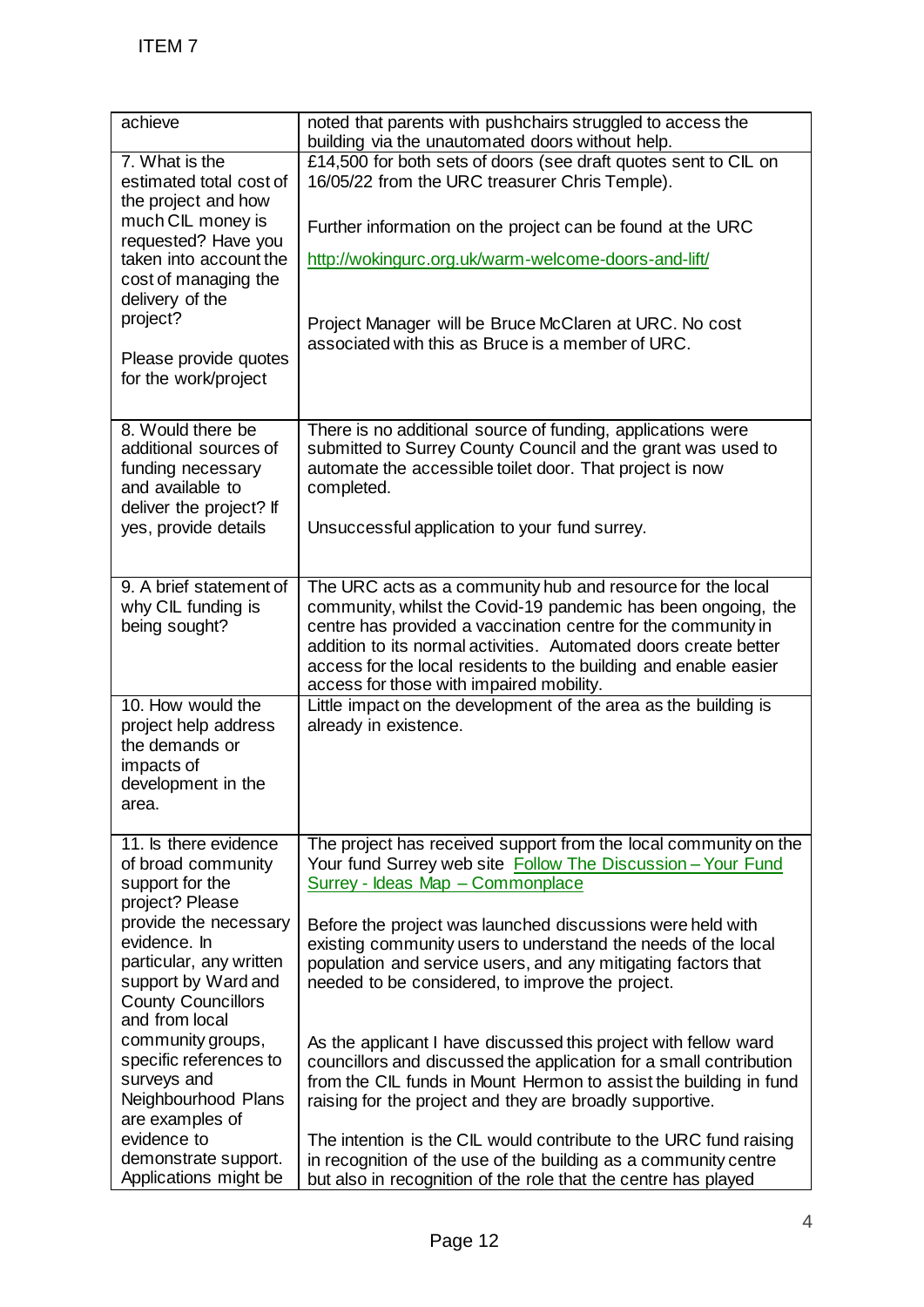|                                                                                                                                                                                                                                                                                                                                                              | <b>ITEM7</b>                                                                                                                                                                                                                                                                                                                                           |  |
|--------------------------------------------------------------------------------------------------------------------------------------------------------------------------------------------------------------------------------------------------------------------------------------------------------------------------------------------------------------|--------------------------------------------------------------------------------------------------------------------------------------------------------------------------------------------------------------------------------------------------------------------------------------------------------------------------------------------------------|--|
|                                                                                                                                                                                                                                                                                                                                                              |                                                                                                                                                                                                                                                                                                                                                        |  |
| delayed/deferred<br>and/or refused without<br>the necessary<br>evidence of local<br>community support for<br>the project.                                                                                                                                                                                                                                    | during the Covid19 pandemic as a resource and vaccination<br>centre.                                                                                                                                                                                                                                                                                   |  |
| 12. What is the<br>indicative timescales<br>for the delivery of the<br>project                                                                                                                                                                                                                                                                               | Once sufficient funding is raised. If there is a positive outcome,<br>the quotes will be updated and the project commenced. For<br>example on receipt of the SCC funds the disabled toilet door was<br>automated within 6-8 weeks.                                                                                                                     |  |
| 13. Would there be<br>associated revenue<br>spend (such as day-<br>to-day running costs,<br>maintenance) for the<br>project? How would<br>this be met? Please<br>note that any revenue<br>spend such as cost of<br>maintenance will have<br>to be met from the<br>CIL money earmarked<br>for the Ward or<br>Neighbourhood Area<br>and not by the<br>Council. | $\overline{N}$                                                                                                                                                                                                                                                                                                                                         |  |
| 14. Would you need<br>planning permission<br>to carry out the<br>works? Officers can<br>provide advice.                                                                                                                                                                                                                                                      | No planning permission required.                                                                                                                                                                                                                                                                                                                       |  |
| 15. Will the project<br>affect the public<br>highway? If yes, have<br>you had an early<br>consultation with<br><b>Surrey County</b><br>Council? An early<br>consultation with the<br>County Council will be<br>helpful.                                                                                                                                      | <b>No</b>                                                                                                                                                                                                                                                                                                                                              |  |
| 16. When to submit<br>an application                                                                                                                                                                                                                                                                                                                         | The Joint Committee Task Group meets on the first Monday of<br>each month. All applications must be submitted at least two<br>weeks prior to the relevant Task Group meeting. For further<br>information on the administration of the Task Group, please<br>contact Gregory Yeoman by calling 07968832390 or email:<br>gregory.yeoman@surreycc.gov.uk. |  |
|                                                                                                                                                                                                                                                                                                                                                              | <b>CIL Funding Application Form requirements - application checklist:</b>                                                                                                                                                                                                                                                                              |  |
|                                                                                                                                                                                                                                                                                                                                                              |                                                                                                                                                                                                                                                                                                                                                        |  |
| 5<br>Page 13                                                                                                                                                                                                                                                                                                                                                 |                                                                                                                                                                                                                                                                                                                                                        |  |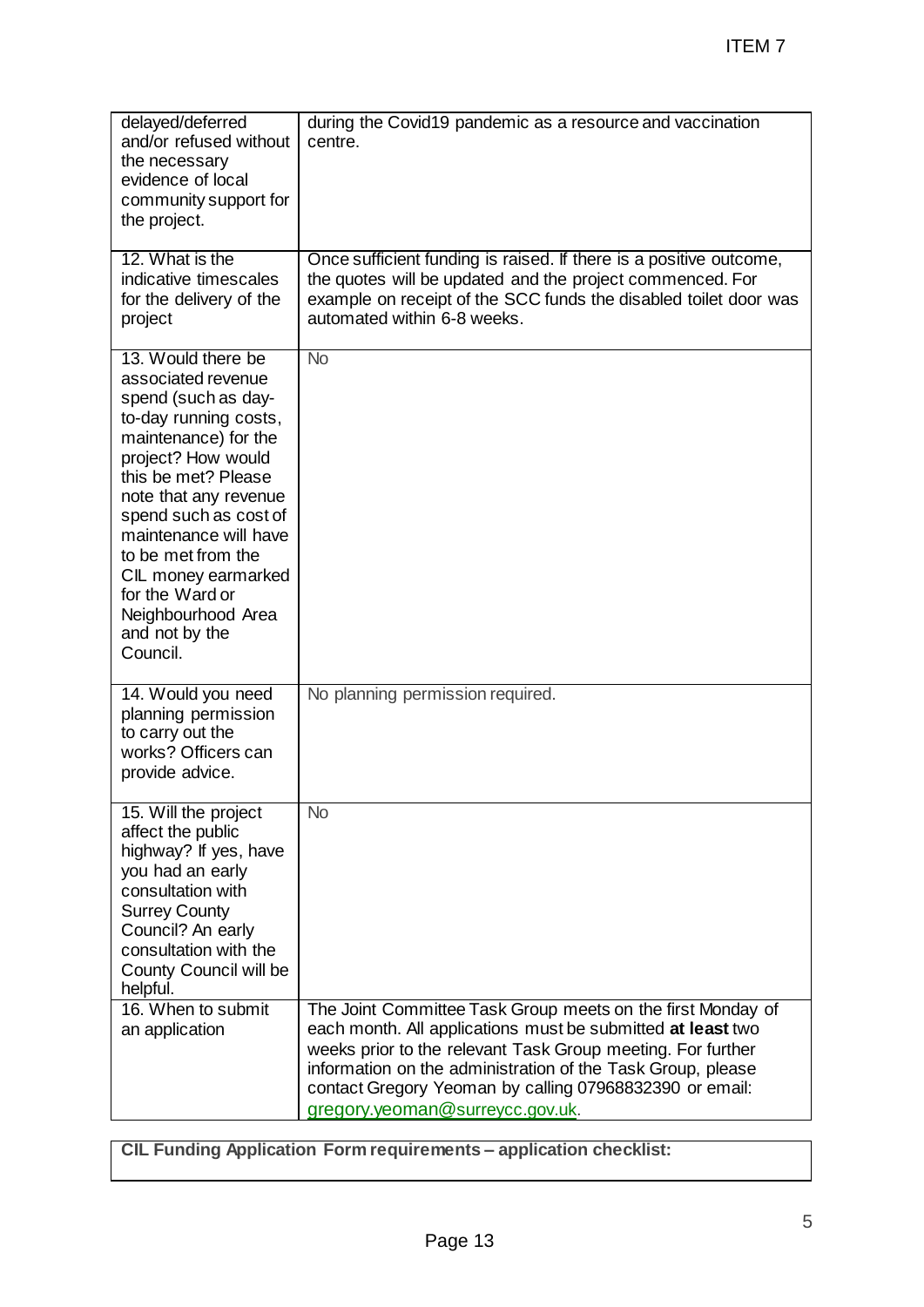- Have you read the CIL Flowchart on arrangement to use CIL money for local community projects? All Councillors have been sent a copy.
- Have you provided a brief description of the project, including address, costs and what the project seeks to achieve?
- Have you provided evidence of broad community support for the project? Evidence should be attached to the application.

## **Officers' analysis and recommendations**

For the benefit of the new Members of the Woking Joint Committee a brief background on what the Community Infrastructure Lew is about has been provided. The Council introduced the Community Infrastructure Levy (CIL) from 1 April 2015 as the main means for securing development contributions towards the provision of infrastructure to support development across the Borough. To date, a total of £9,546,019.57 CIL contributions have been received by the Council of which £1,816,624.65 has been earmarked to deliver local community projects identified by local people. Members receive an update on how much money has been secure for projects in their Wards on the last Friday of every month. TTEM 7<br>
• Have you read the CL Flowchart on arrance community projects? All Councillors have the way you provided a brief esception of the way way provided evidence of broad community frights.<br>
• Have you provided evidence

The Government requires the Council to pass on a proportion of the CIL income to local communities where the chargeable development occurred. If the community has a Neighbourhood Plan it receives 25% of the CIL income from development occurred in the Neighbourhood Area. If there is no Neighbourhood Plan, the area (in this case the Ward) receives 15%. As at end of May 2022, £173,262.75 has been secured for community projects within St Mount Hermon. The Government expects the Council to keep the community element of the CIL money in its account and ringfence it for local community projects.

The Joint Committee has agreed an arrangement for local communities to identify community projects that could be delivered with CIL money and how the money could be secured from the Council to deliver them. Ward Councillors have been provided with a Flowchart summarising the process for securing the CIL money for their community projects. They have also been provided with an Application Form to complete if they wish to apply for CIL money for local projects. All Members have been sent a web-link to the Flowchart and the Application Form. They are self-explanatory and it is not intended to repeat that in the report.

Members for Mount Hermon Ward have applied for **£14,000** of the CIL money earmarked for Mount Hermon Ward towards the replacement of two internal doors with automated ones at the United Reformed Church. The Joint Committee is asked to consider the application and decide whether the application meets the agreed criteria for the money to be approved.

The Joint Committee has an agreed list of requirements to be met when applying for CIL money to fund local community projects. This includes: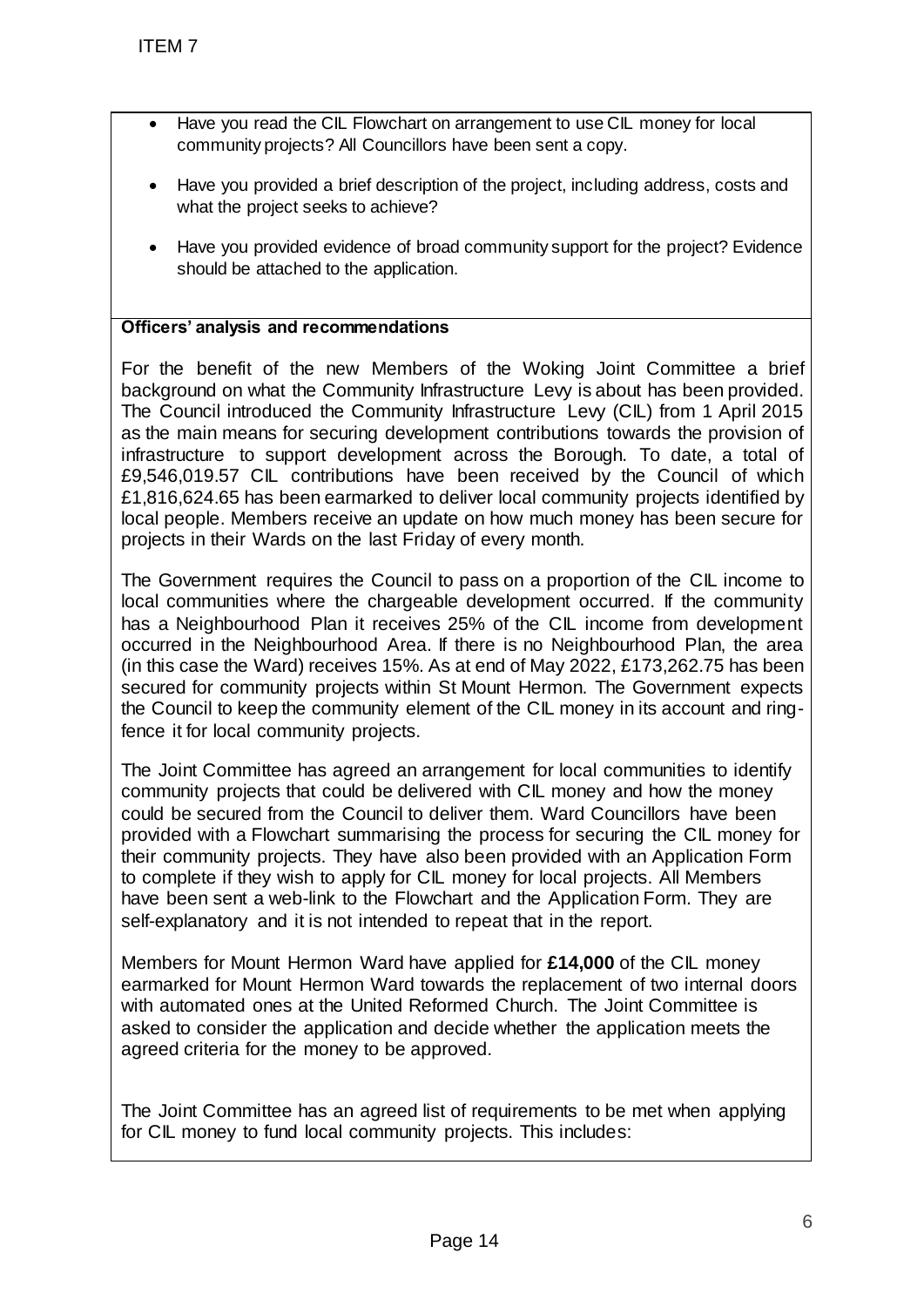- a. Name of the infrastructure/project that the CIL income will deliver;
- b. A brief description of the project and what it seeks to achieve; and
- c. Evidence of broad community support for the project.

The Government has prescribed that the CIL money can only be used for:

- d. The provision, improvement, replacement, operation or maintenance of infrastructure; or
- e. Anything else that is concerned with addressing the demands that development places on an area.

The above are the key requirements against which Members should assess the application. The application is specific about the project to be delivered. Photos are attached. The entire project is costed and the indicative costings covers both the procurement of the materials and the installation. Quotes received are included at Annexes 1, 2 and 3 for information.

The decision about whether the project meets the above definition of what CIL money can be used is finely balanced for the reasons set out below:

The United Reformed Church is a registered charity. The Charity comprises all assets and funds held by and on behalf of the United Reformed Church. The object of the charity is the advancement of the Christian faith for the benefit of the public in accordance with the scheme of union of the United Reformed Church. However, the United Reformed Church is a well valued facility by residents because of the variety of other events that are undertaken within the Church. The church acts as a community hub used by other groups such as the Woking Contact Centre, Mediation Surrey, Alcoholic Anonymous and Woking Baby Sensory. When space is hired, it is done on a non-for-profit basis. It is important to the local community as a social and community facility. Based on the above, it is considered that the proposal meets the above criteria for which CIL money could be used. ITEM 7<br>
Project that the CiL income will deliver;<br>
oject and what it seeks to achieve; and<br>
thy support for the project.<br>
the CIL money can only be used for:<br>
t, replacement, operation or maintenance of<br>
med with addressin

Whilst there is no in-principle objection to the project/application, Members should be mindful that approving the project could set a precedent for similar applications in the future. In this regard, if the Joint Committee is minded to approve the application, it is important that it emphasises the necessity for each future application to be considered on its own merits taken into account the role the church facilities would play in benefiting the wider community in addressing the impacts on development in the area. Members should also ensure that as part of the project specification, the church would continue to be a community hub for the benefit of the wider community.

The proposal has broad community support, including the support of the Ward Councillors and the Church. Letters of support have been received from the United Reformed Church and the Ward Councillors.